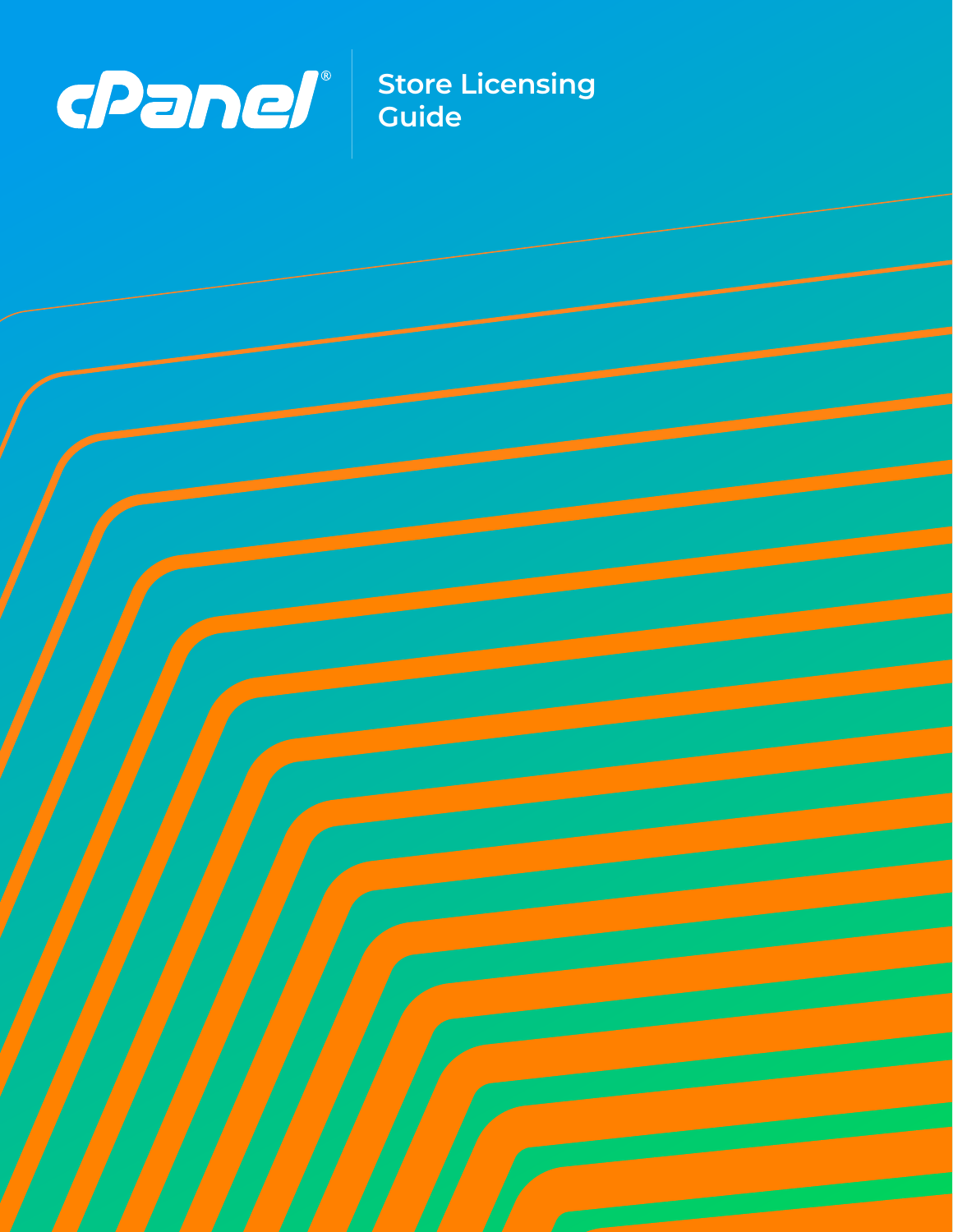

# **Table of Contents**

| What is a cPanel Account or User?5                      |
|---------------------------------------------------------|
|                                                         |
|                                                         |
|                                                         |
|                                                         |
| · What License package do I need? 5                     |
| · I don't have a credit card. How can I get a license?5 |
|                                                         |
|                                                         |
|                                                         |
|                                                         |
| · Reduced Partner Requirements                          |
|                                                         |
|                                                         |
|                                                         |

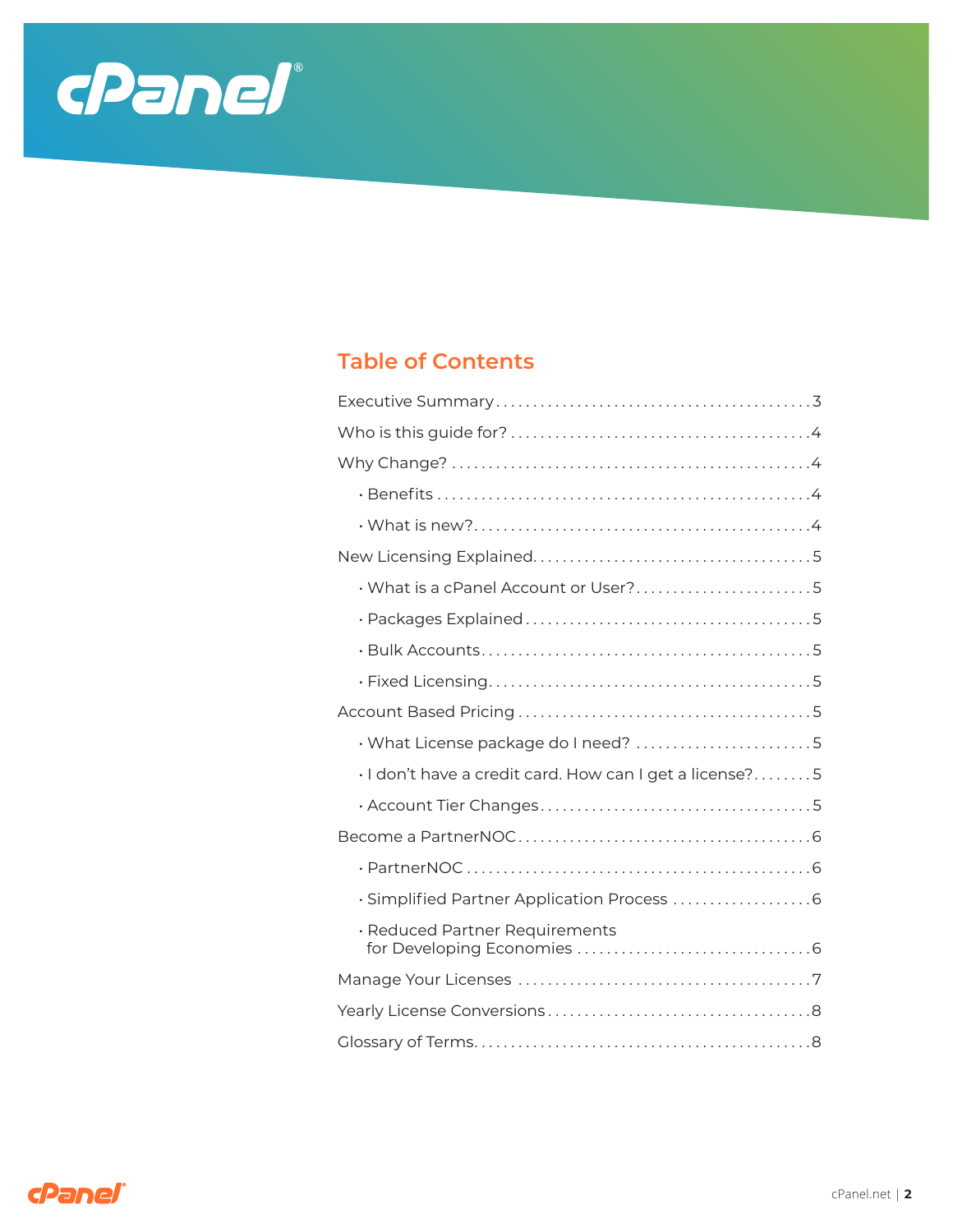### **Executive Summary**

This licensing guide provides an in-depth overview of cPanel' s new account based pricing and licensing structure. Our pricing and licensing will now be standardized for all of our customers, be billed monthly, and include multiple Tiers.

cPanel's license structure and the way we price our products is changing. All licenses purchased or renewed after today will use our new pricing and licensing structure (see page 5). All monthly licenses will remain under the old structure until September 1st, at which time they will be automatically converted to the account based package that is most appropriate for that specific server.

Moving forward, we are transitioning all customers to monthly billing. As yearly licenses come up for renewal, we will do a onetime conversion from your current package to either Admin, Pro, or Premier based on what is most appropriate for your server unless you opt to have the license expire in the *Manage Licenses* interface of the cPanel Store.

Along with new account based pricing, our Tiers and product offering names have changed. Moving forward, VPS is now *Cloud* and Dedicated is now *Metal*.

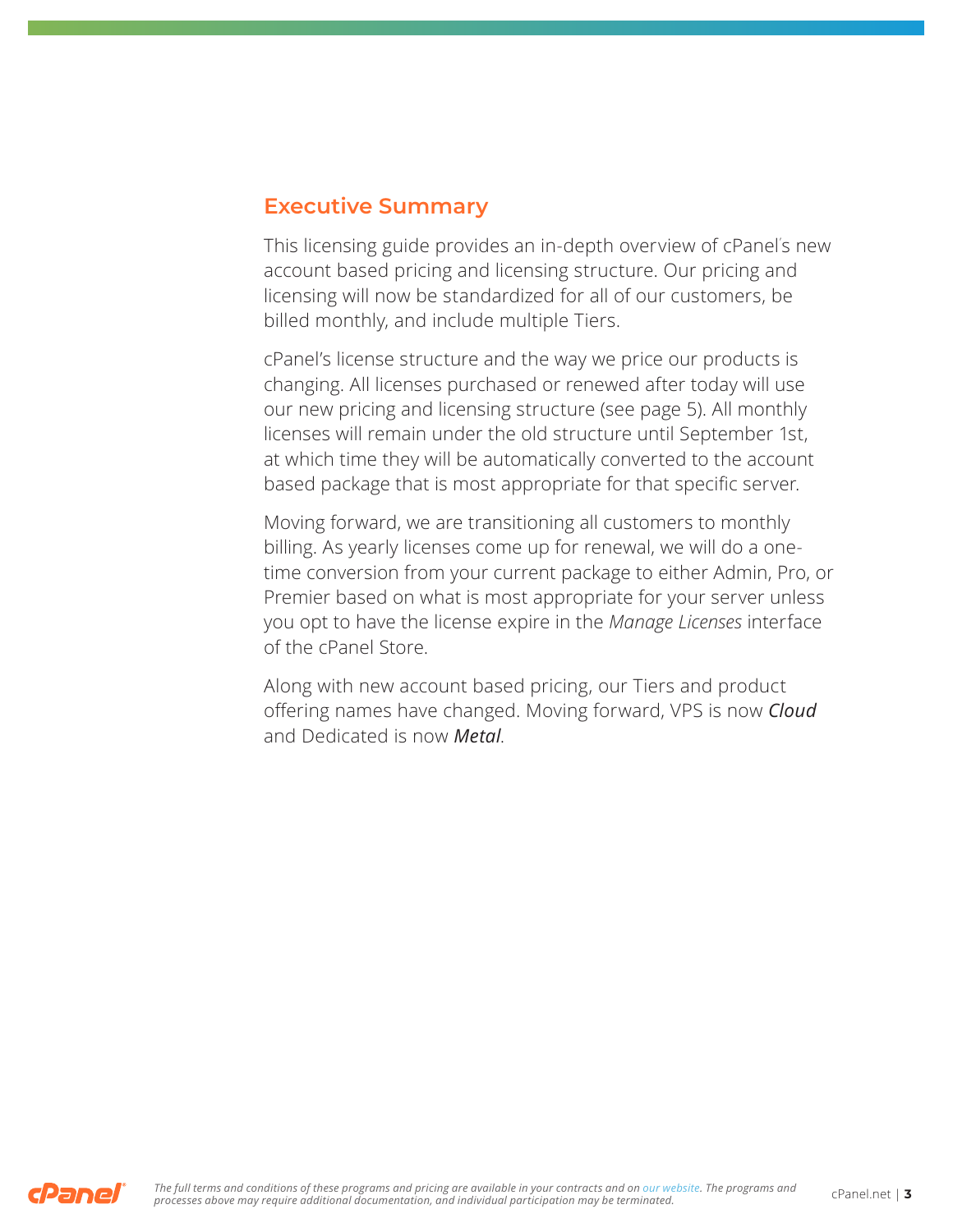# **Who is this guide for?**

This guide is for customers who purchased cPanel products directly from the cPanel Store on our website that want to learn more about the recent changes to our licensing structure and our shift to account based pricing. We hope that this guide is a useful summary of these changes. Please refer to your agreements and our new pricing and licensing information at cpanel.net/legal-store for the specific terms of the changes.

# **Why Change?**

Our goal is to be as transparent as possible with our prices. We want to simplify the process of adding new servers and make it easier to become a cPanel customer. Additionally, it is important for us to provide licenses that target smaller instances, opening up a new revenue opportunity for our customers.

Historically, cPanel has based its services and pricing around a VPS or Dedicated license with unlimited cPanel Accounts. When cPanel defined its original pricing structure, some twenty plus years ago, servers were not as powerful as they are today. Thanks to constant innovation in the hardware sector and optimization in our software, we can now run hundreds of websites on a single processor system. With this change, we align ourselves with this growing technology.

As the company has evolved, cPanel has added more development resources, more structure, and more brain power that, in turn, makes it possible to take on an increasing number of development projects. Adjusting our prices will ensure that we can continue to invest in product development, thrive in an increasingly hostile security landscape, grow our customer ecosystem, and remain a leader in hosting automation.

### **Benefits**

The benefits begin immediately. We are focusing on easing the common upgrade path from shared-customer to private cloud-customer. This new structure opens up the possibility of deploying lower density customer instances without the need to purchase a large multi-Account license. It defines the price of each license based on the number of Accounts hosted on the server. By continuing to focus on the user experience, and taking into consideration cPanel's Account density per instance, cPanel customers will be able to provision their hosting infrastructure more efficiently.

Customers with a lower cPanel Account density will also see benefits in performance, resource utilization, and in some cases, a reduction in their invoicing.

### **What is new?**

Moving forward, we are transitioning all customers to monthly billing. As yearly licenses come up for renewal, we will do a one-time conversion from your current package to either Admin, Pro, or Premier based on what is most appropriate for your server unless you opt to have the license expire in the *Manage Licenses* interface of the cPanel Store.

As of today, cPanel Solo licenses will only be available for purchase through cPanel Partners, and will no longer be available for purchase through the cPanel Store. On September 1st, any existing cPanel Solo licenses will be converted automatically to Admin Cloud or Premier Metal based on what is most appropriate for your server.

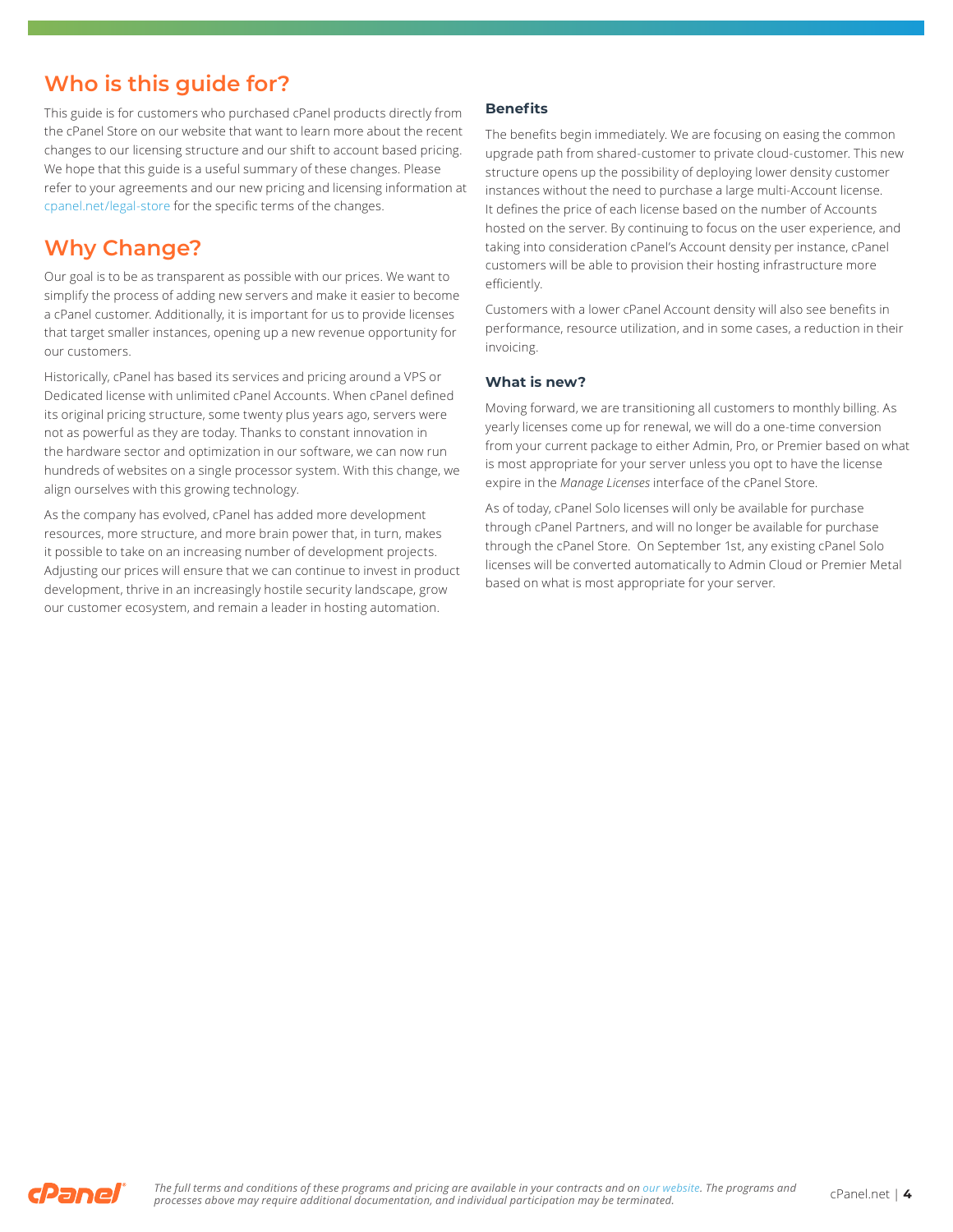# **New Licensing Explained**

*Cloud* Packages (*formerly* VPS) will be offered on all Account Tiers, while *Metal* (*formerly* Dedicated) packages will only be available on Premier. Below is an example of our new pricing Tiers and Account limits for each Tier.

| cPanel Solo Cloud                  | 1 Account                       |  |  |  |  |
|------------------------------------|---------------------------------|--|--|--|--|
| cPanel Admin Cloud                 | Up to 5 Accounts                |  |  |  |  |
| cPanel Pro Cloud                   | Up to 30 Accounts               |  |  |  |  |
| cPanel Premier Cloud               | Up to 100 Accounts              |  |  |  |  |
| cPanel Premier Cloud Bulk Accounts | Fach Account above 100 Accounts |  |  |  |  |
|                                    |                                 |  |  |  |  |
| cPanel Premier Metal               | Up to 100 Accounts              |  |  |  |  |
| cPanel Premier Metal Bulk Accounts | Fach Account above 100 Accounts |  |  |  |  |

### **What is a cPanel Account or User?**

A cPanel Account often called a cPanel user, is an Account created by the root administrator or reseller, that logs into the cPanel interface to manage their website. The root administrator or reseller typically creates these accounts.

### **Packages Explained**

A package is a combination of Account Tier (Admin, Pro, Premier) and License type (Metal or Cloud) that is generated according to what a customer selects as their cPanel offering.

The Admin and Pro tiers are fixed, meaning that an upgrade process is required via the Store or in-product to move to a higher Account Tier. After upgrading to the Premier Tier, no further upgrades are needed to add additional accounts, and Bulk Accounts start when a server on a Premier Tier reaches 101 Accounts.

#### **Bulk Accounts**

Any Account on a cPanel & WHM® server over 100 Accounts is considered a Bulk Account. Bulk user pricing starts with the 101st cPanel Account at the price of \$0.20 per additional cPanel Account.

#### **Fixed Packages**

A fixed package is a package that limits the server to a fixed quantity of Accounts.

## **Account based Pricing**

|                 | Solo | <b>Admin</b> | Pro        | <b>Premier</b> |                         |  |
|-----------------|------|--------------|------------|----------------|-------------------------|--|
| <b>Accounts</b> |      | Up to $5$    | Up to $30$ | Up to $100$    | <b>Bulk</b><br>Accounts |  |

#### **Store Pricing**

| אוווטופ בופאס |         |         |         |         |        |
|---------------|---------|---------|---------|---------|--------|
| Cloud         | \$15.00 | \$20.00 | \$30.00 | \$45.00 | \$0.20 |
| Metal         | N/A     | N/A     | N/A     | \$45.00 | \$0.20 |

*Additional accounts are billed based on a fixed reporting date per-month and by Account. Bulk Accounts start once you reach 101 Accounts. Pricing terms and adjustment are set out in your contract.*

#### **What License package do I need?**

Customers should select the package based on their server environment and how many cPanel Accounts you will require on your server.

#### **I don't have a credit card. How can I get a license?**

If you are looking for other payment alternatives, you may contact one of our distributors at: https://go.cpanel.net/distributors

#### **Account Tier Changes**

If you want to upgrade or downgrade the Account Tier of your license, you can achieve this anytime through the cPanel Store under Manage Licenses. *Changes will be prorated and reflected immediately.*

# **For more information, visit our FAQs.**

https://go.cpanel.net/directfaqs

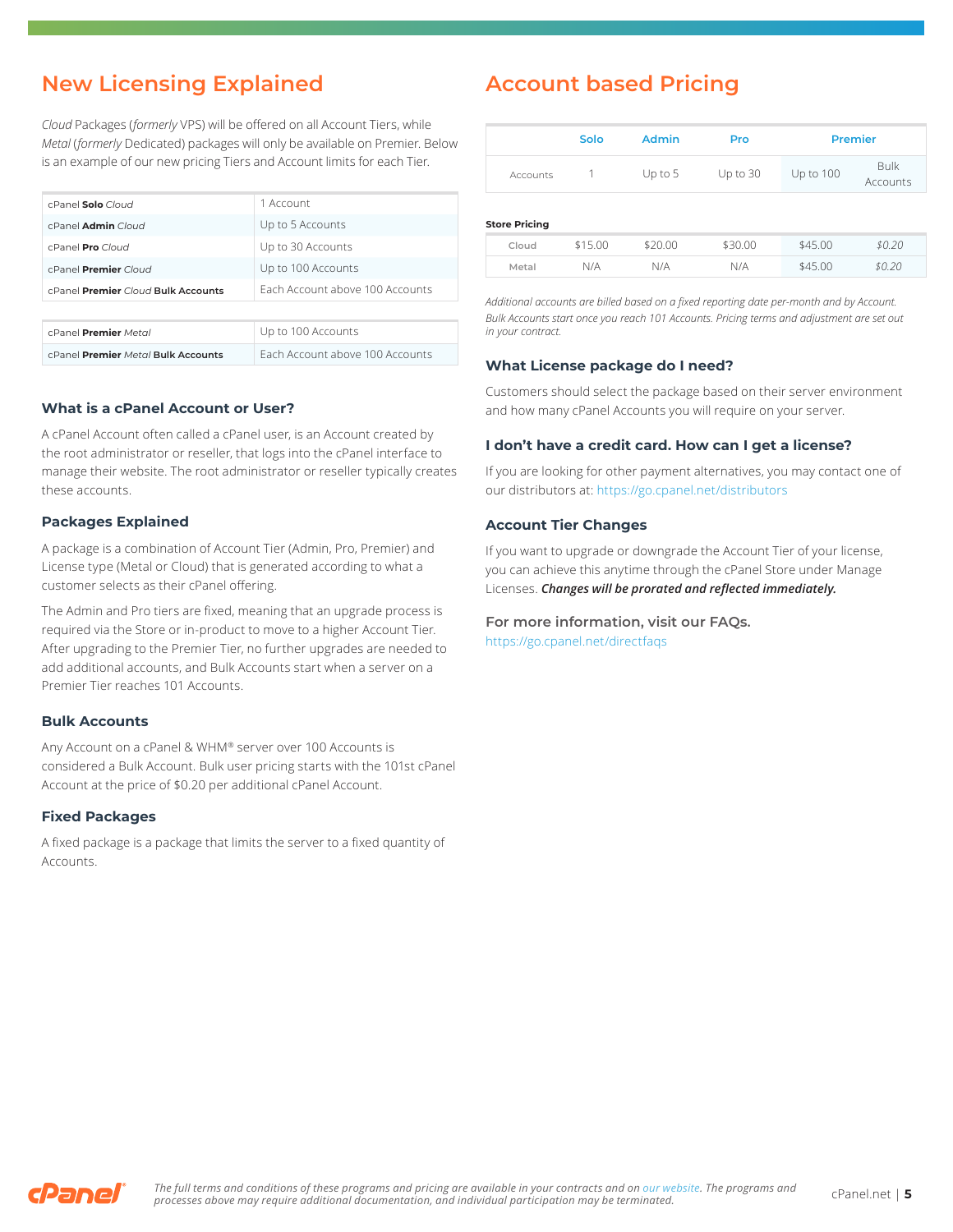## **Become a PartnerNOC**

### **PartnerNOC**

Maximize your business growth by becoming a cPanel PartnerNOC. Get VIP access to our best-in-industry Support Team, cPanel Partner pricing, a dedicated Account Manager, and access to the licensing API. Partners will also enjoy flexible billing options with our Auto-Scale deployment functionality that upgrades or downgrade your license Account Tier automatically based on usage. Partner up and maximize your benefits!

### **Simplified Partner Application Process**

The cPanel Store is in the process of being remodeled. We want to simplify the process of becoming a Partner. The cPanel Store release scheduled for August 2019 will provide a dramatic improvement on the process to become a Partner. Customers with a large number of accounts that meet Partner requirements will see a significant discount on our new pricing with Bulk accounts starting a \$0.10 USD per account.

### **Reduced Partner Requirements for Developing Economies**

In addition to a simplified Partner application process, as described above, we are also lowering the financial requirements to become a Partner for companies in developing economies. We are reducing the minimum monthly spend from \$500 to \$200 for qualified companies who wish to become partners located in developing economies\*.

*\* To qualify under the developing economies minimum, companies and their billing address must be registered in a country on the United Nations Developing Economy report as of July 3, 2019. A comprehensive list of current Developing Economies is available here: https://unctadstat.unctad.org/EN/Classifications/DimCountries DevelopmentStatus\_Hierarchy.pdf*

Become a Partner. https://www.cpanel.net/partners/

Learn about our cPanel Certified Partner Program. https://university.cpanel.net/certified-partner

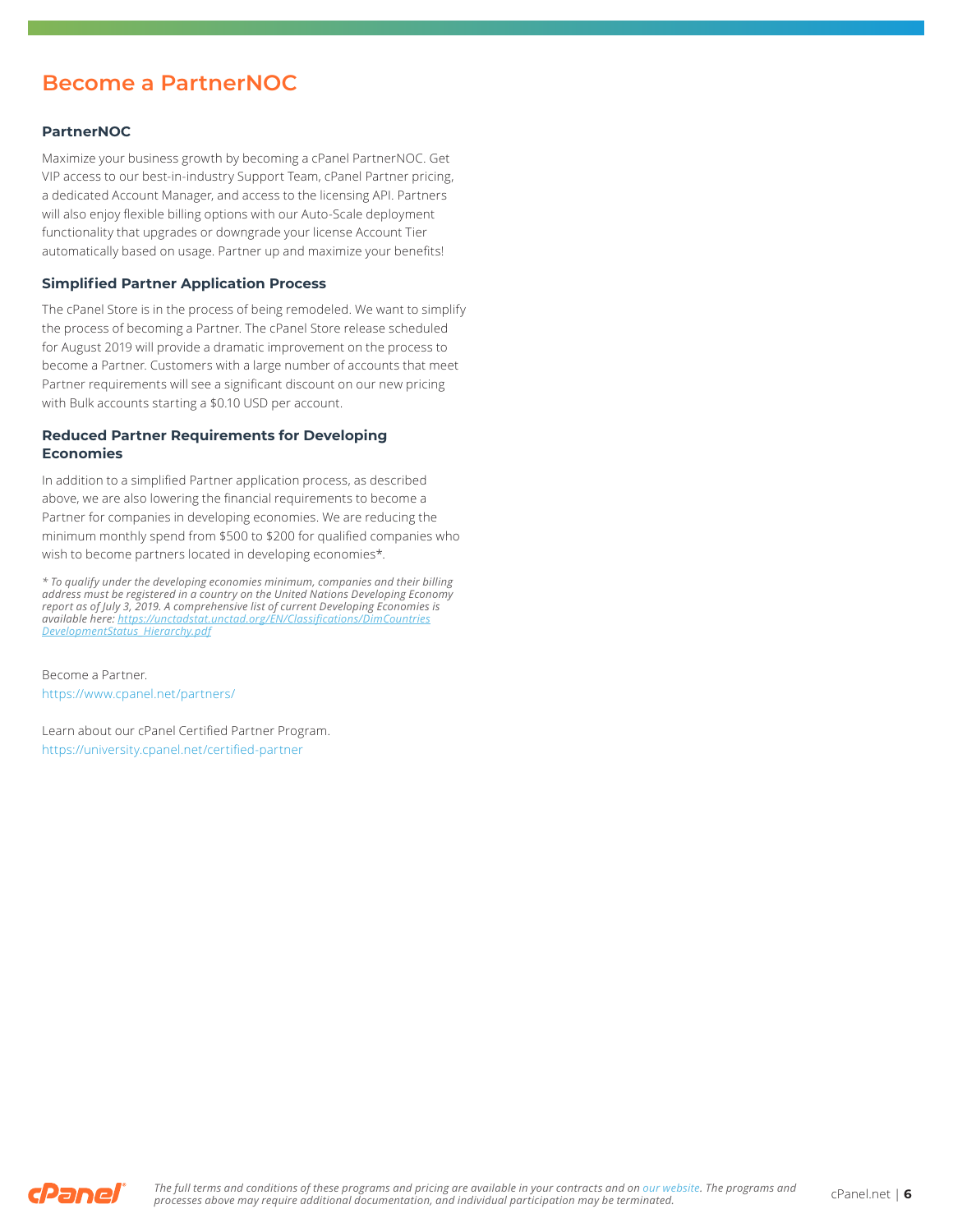# **Manage Your Licenses**

The Manage Licenses page offers the status and upgrade paths available for each Account Tier. Customers can upgrade or downgrade between Tiers anytime.

### *Changes will be prorated and reflected immediately.*

| Manage Licenses                                       | Orders & Invoices<br>Payout Commissions                                                                                                                                                                                                  |                          |                  |               | <b>Account Settings</b><br><b>□</b> Logout |
|-------------------------------------------------------|------------------------------------------------------------------------------------------------------------------------------------------------------------------------------------------------------------------------------------------|--------------------------|------------------|---------------|--------------------------------------------|
|                                                       | Manage Licenses                                                                                                                                                                                                                          |                          |                  |               | + Add a Product ▼                          |
| $\Omega$ Renew                                        | <b>Active Licenses</b>                                                                                                                                                                                                                   | $\overline{\phantom{a}}$ |                  |               |                                            |
| <b>ITEM</b><br>□                                      |                                                                                                                                                                                                                                          | IP                       | <b>RENEWS ON</b> | <b>STATUS</b> | <b>ACTIONS</b>                             |
|                                                       | cPanel Solo Cloud (1 Account)                                                                                                                                                                                                            | 100.1.2.1                |                  | <b>Active</b> |                                            |
|                                                       | cPanel Admin Cloud (5 Accounts)                                                                                                                                                                                                          | 100.1.2.7                |                  | Active        |                                            |
|                                                       | cPanel Admin Cloud (5 Accounts)                                                                                                                                                                                                          | 100.1.2.2                |                  | <b>Activ</b>  | Edit IP<br>View History                    |
|                                                       | cPanel Pro Cloud (30 Accounts)                                                                                                                                                                                                           | 100.1.2.3                |                  | Activ         | Upgrade                                    |
|                                                       | cPanel Premier Metal (100 Accounts)                                                                                                                                                                                                      | 100127                   |                  | Activ         | Downgrade<br>Cancel License                |
|                                                       |                                                                                                                                                                                                                                          |                          |                  | Active        | $\ddotmark$                                |
| <b>Upgrade License</b><br>ints)<br>$\bullet$<br>ints) | <b>RENEWS ON</b><br>IP.<br>×<br>Please enter the package you want to upgrade to.<br>√ cPanel Premier Cloud (100 Accounts)<br>cPanel Premier Metal (100 Accounts)<br>cPanel Pro Cloud (30 Accounts)<br>Cancel   Save changes<br>100.1.2.3 |                          |                  |               |                                            |